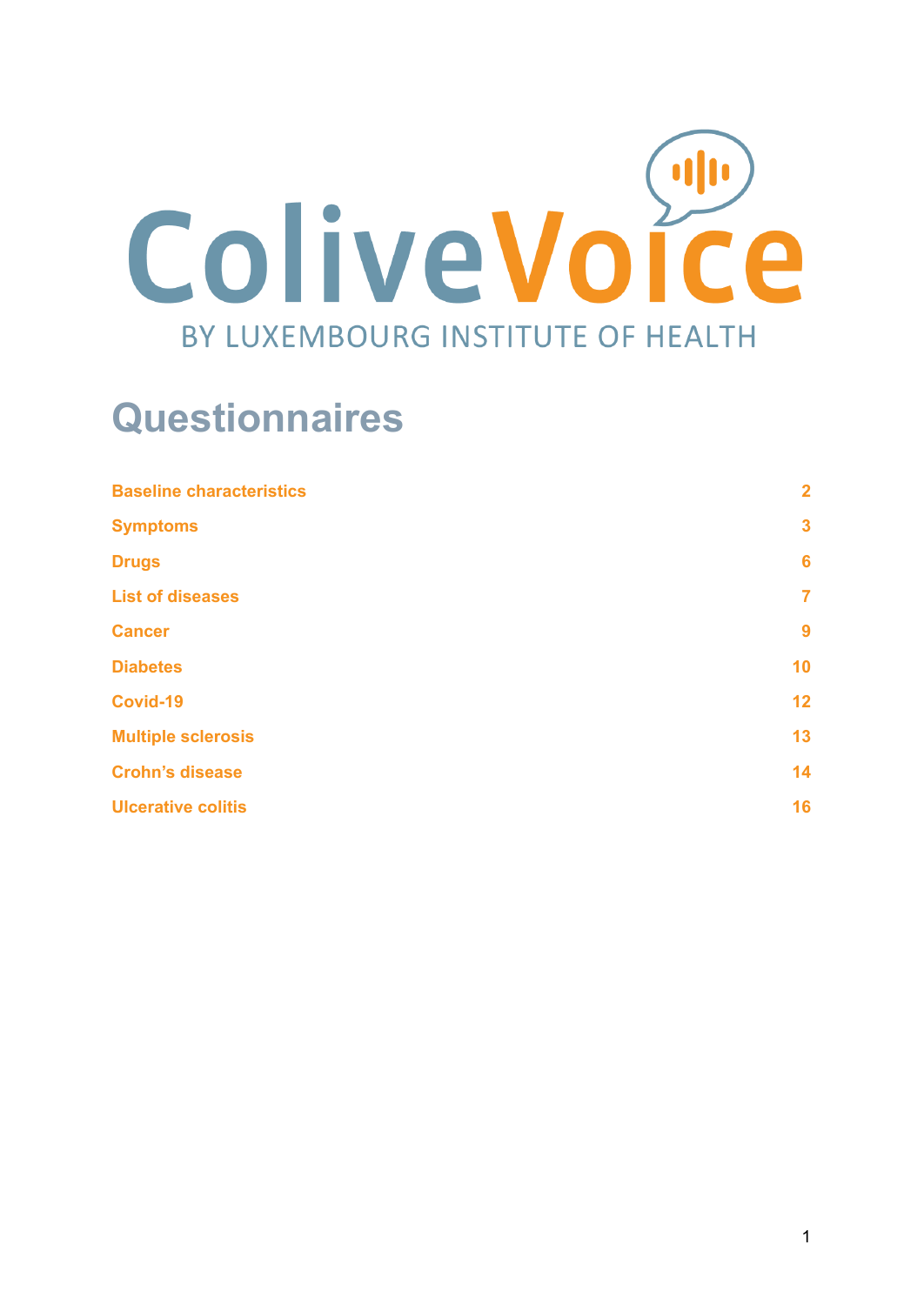### <span id="page-1-0"></span>**Baseline characteristics**

|                                                                                                                                                                                           | "Arabic", "Bengali", "Chinese (Mandarin,<br>Wu)", "English", "French", "German",<br>"Hindi", "Italian", "Japanese", "Korean",<br>"Luxembourgish", "Portuguese",                                                 |
|-------------------------------------------------------------------------------------------------------------------------------------------------------------------------------------------|-----------------------------------------------------------------------------------------------------------------------------------------------------------------------------------------------------------------|
| What is your mother tongue?                                                                                                                                                               | "Russian", "Spanish"; "Other"                                                                                                                                                                                   |
| Age (years)                                                                                                                                                                               |                                                                                                                                                                                                                 |
| Gender                                                                                                                                                                                    | "Male";"Female";"Other"                                                                                                                                                                                         |
| Weight (kg)                                                                                                                                                                               | 40-200                                                                                                                                                                                                          |
| Have you - unintentionally - lost weight in the last 3<br>months?                                                                                                                         | "Yes";"No"                                                                                                                                                                                                      |
| Height (cm)                                                                                                                                                                               | 120-220                                                                                                                                                                                                         |
| What is the highest degree or level of education you have<br>completed?                                                                                                                   | "Some High School or lower";"High<br>School";"Bachelor's Degree";"Master's<br>Degree";"PhD or higher";"Prefer not to<br>say"                                                                                    |
| Which ethnic group would best represent you?                                                                                                                                              | "White/Caucasian"; "Asian";<br>"Black/African/Caribbean"; "Arab";<br>"Mixed/Multiple ethnic<br>group;"Other";"Don"t know"                                                                                       |
| What is your blood type and rhesus?                                                                                                                                                       | "O+";"O-";"A+";"A-";"B+";"B-";"AB+";"AB-<br>";"Don't know"                                                                                                                                                      |
| Do you currently smoke tobacco?                                                                                                                                                           | "Daily";"Less than daily";"Not at all"                                                                                                                                                                          |
| Have you smoked tobacco daily in the past?                                                                                                                                                | "Yes";"No"                                                                                                                                                                                                      |
| In the past, have you smoked tobacco?                                                                                                                                                     | "Daily";"Less than daily";"Not at all"                                                                                                                                                                          |
| On average, how many cigarettes (or pipes full of<br>tobacco, cigars, cigarillos, kreteks, water pipe sessions)<br>do you currently smoke each day?                                       |                                                                                                                                                                                                                 |
| During the last 12 months :                                                                                                                                                               |                                                                                                                                                                                                                 |
| How often did you usually have any kind of drink<br>containing alcohol? By a drink we mean 250mL of beer or<br>cooler, a 125 mL glass of wine, or a drink containing 1<br>shot of liquor. | "Every day";"5 to 6 times a week";"3 to 4<br>times a week";"Twice a week";"Once a<br>week";"2 to 3 times a month";"Once a<br>month";"3 to 11 times in the past year";"1<br>or 2 times in the past year";"Never" |
| How many alcoholic drinks did you have on a typical day<br>when you drank alcohol?                                                                                                        |                                                                                                                                                                                                                 |
| How often did you have 5 or more (males) or 4 or more<br>(females) drinks containing any kind of alcohol within a<br>two-hour period?                                                     | "Every day";"5 to 6 days a week";"3 to 4<br>days a week";"Twice a week";"Once a<br>week";"2 to 3 days a month";"Once a<br>month";"3 to 11 days in the past year";"1<br>or 2 days in the past year";"Never"      |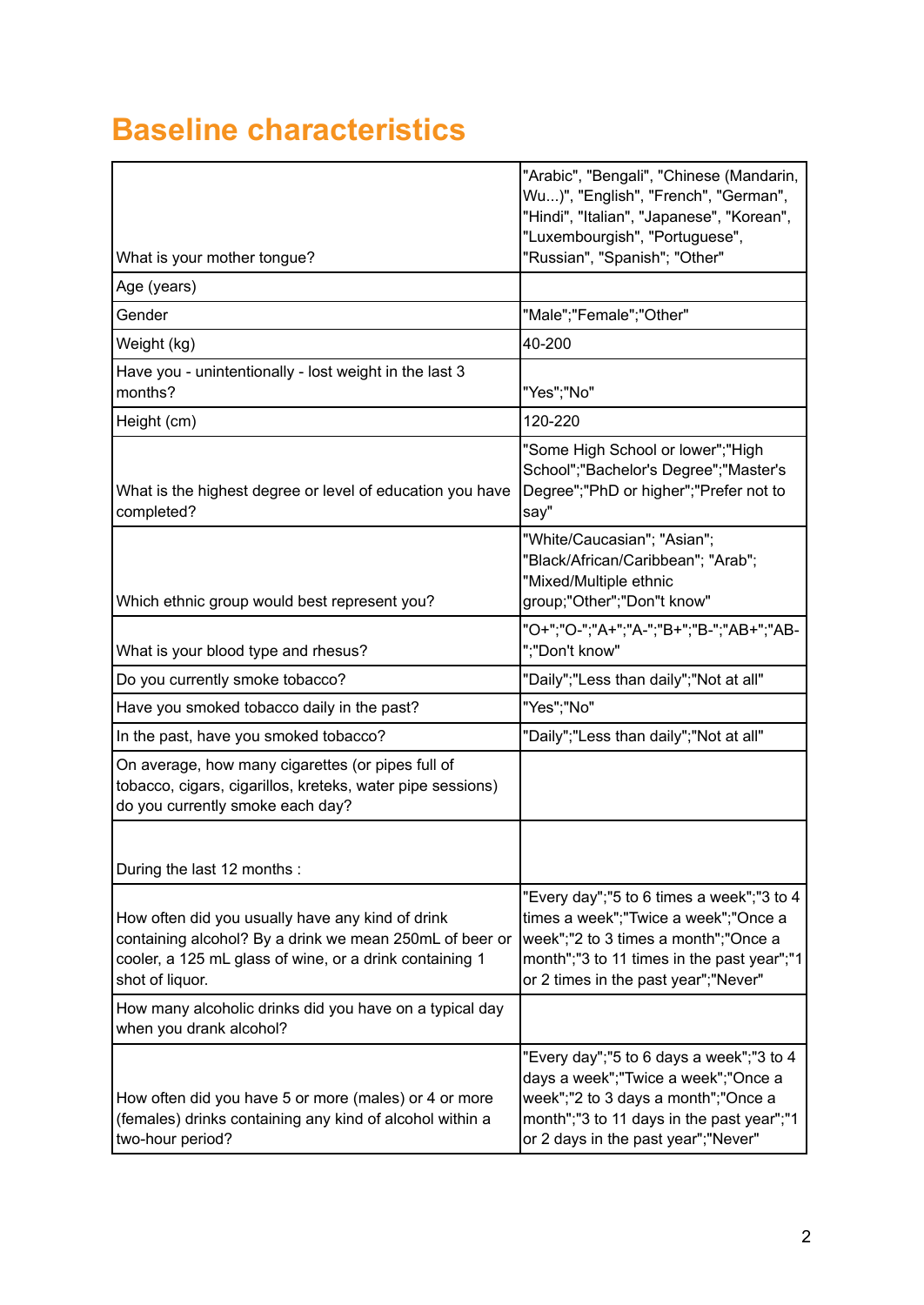# <span id="page-2-0"></span>**Symptoms**

| Please rate how much pain you have right now: from 0=<br>no pain to 10=pain as bad as you can imagine                                                                                                                   |                                                                              |  |
|-------------------------------------------------------------------------------------------------------------------------------------------------------------------------------------------------------------------------|------------------------------------------------------------------------------|--|
| Have you had any pain or discomfort in your chest today?                                                                                                                                                                | "Yes";"No"                                                                   |  |
| Which of the following best describes your bowel<br>movements?                                                                                                                                                          | "Normal";"Diarrhoea";"Constipation";"Alter<br>nating diarrhoea/constipation" |  |
| Do you have fever? (body temperature higher than 38°C<br>or 100.4°F)                                                                                                                                                    | "Yes";"No"                                                                   |  |
| Do you have regular headache or migraine?                                                                                                                                                                               | "Yes";"No"                                                                   |  |
| Do you have a sore throat?                                                                                                                                                                                              | "Yes";"No"                                                                   |  |
| Do you have balance disorders or walking difficulties?                                                                                                                                                                  | "Yes";"No"                                                                   |  |
| Please mark all the emotions on the list that best<br>represent how you are feeling at the moment.                                                                                                                      | "Love";"Joy";"Surprise";"Anger";"Sadness<br>";"Fear";"Neutral";              |  |
| Stress means a situation in which a person feels tense,<br>restless, nervous or anxious or is unable to sleep at night<br>because his/her mind is troubled all the time. Do you feel<br>this kind of stress these days? | "Not at all";"Only a little";"To some<br>extent";"Rather much";"Very much"   |  |
| <b>Fatigue Severity Scale</b>                                                                                                                                                                                           |                                                                              |  |
| My motivation is lower when I am fatigued.                                                                                                                                                                              |                                                                              |  |
| Exercise brings on my fatigue                                                                                                                                                                                           |                                                                              |  |
| I am easily fatigued                                                                                                                                                                                                    |                                                                              |  |
| Fatigue interferes with my physical functioning                                                                                                                                                                         | "Strongly disagree";"Disagree";"Slightly                                     |  |
| Fatigue causes frequent problems for me                                                                                                                                                                                 | disagree";"Neither agree nor                                                 |  |
| My fatigue prevents sustained physical functioning                                                                                                                                                                      | disagree","Slightly<br>agree";"Agree";"Strongly agree"                       |  |
| Fatigue interferes with carrying out certain duties and<br>responsibilities                                                                                                                                             |                                                                              |  |
| Fatigue is among my three most disabling symptoms                                                                                                                                                                       |                                                                              |  |
| Fatigue interferes with my work, family, or social life.                                                                                                                                                                |                                                                              |  |
| <b>WHO Well-Being Index</b>                                                                                                                                                                                             |                                                                              |  |
| Over the last two weeks,                                                                                                                                                                                                |                                                                              |  |
| I have felt cheerful and in good spirits                                                                                                                                                                                |                                                                              |  |
| I have felt calm and relaxed                                                                                                                                                                                            | "All the time";"Most of the time";"More                                      |  |
| than half of the time";"Less than half of<br>I have felt active and vigorous                                                                                                                                            |                                                                              |  |
| I woke up feeling fresh and rested                                                                                                                                                                                      | the time";"Some of the time";At no time"                                     |  |
| My daily life has been filled with things that interest me                                                                                                                                                              |                                                                              |  |
| <b>PHQ-9 Questionnaire</b>                                                                                                                                                                                              |                                                                              |  |
| How often have you been bothered by the following over<br>the past 2 weeks?                                                                                                                                             |                                                                              |  |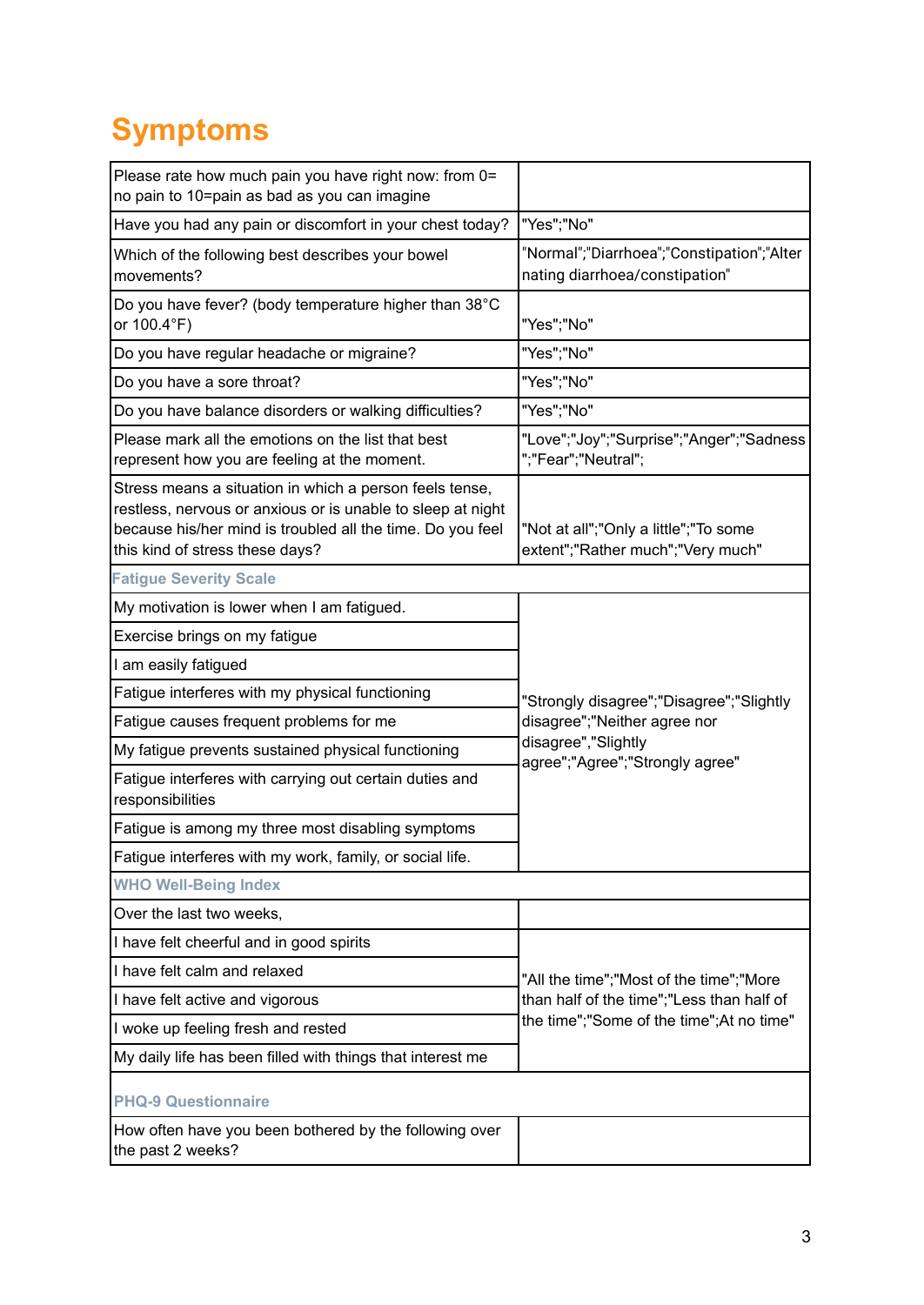| Little interest or pleasure in doing things?                                                                                                        |                                                                                                                                                                                       |
|-----------------------------------------------------------------------------------------------------------------------------------------------------|---------------------------------------------------------------------------------------------------------------------------------------------------------------------------------------|
| Feeling down, depressed, or hopeless                                                                                                                |                                                                                                                                                                                       |
| Trouble falling or staying asleep, or sleeping too much?                                                                                            |                                                                                                                                                                                       |
| Feeling tired or having little energy?                                                                                                              |                                                                                                                                                                                       |
| Poor appetite or overeating?                                                                                                                        | "Not at all";"Several days";"More than                                                                                                                                                |
| Feeling bad about yourself - or that you are a failure or<br>have let yourself or your family down?                                                 | half the days";"Nearly every day"                                                                                                                                                     |
| Trouble concentrating on things, such as reading the<br>newspaper or watching television?                                                           |                                                                                                                                                                                       |
| Moving or speaking so slowly that other people could<br>have noticed? Or so fidgety or restless that you have been<br>moving a lot more than usual? |                                                                                                                                                                                       |
| Thoughts that you would be better off dead, or thoughts of<br>hurting yourself in some way?                                                         |                                                                                                                                                                                       |
| Which of the following best describes your cough during<br>daytime?                                                                                 | "No cough"; "Yes, transient cough<br>occasionally during the daytime";"Yes,<br>frequent cough mildly affecting daily life";<br>"Yes, frequent cough severely affecting<br>daily life" |
|                                                                                                                                                     | "No cough"; "Yes, transient cough before                                                                                                                                              |
| Which of the following best describes your cough during<br>nighttime?                                                                               | sleep or occasional cough during the<br>night";"Yes, cough mildly affecting night<br>sleep"; "Yes, cough severely affecting<br>night sleep"                                           |
| <b>VQ11 Respiratory Quality of Life Questionnaire</b>                                                                                               |                                                                                                                                                                                       |
| I suffer from my shortness of breath                                                                                                                |                                                                                                                                                                                       |
| I worry about my respiratory state                                                                                                                  |                                                                                                                                                                                       |
| I feel misunderstood by those around me                                                                                                             |                                                                                                                                                                                       |
| My respiratory state prevents me from moving as I would<br>like                                                                                     |                                                                                                                                                                                       |
| I'm sleepy during the day                                                                                                                           |                                                                                                                                                                                       |
| I feel incapable of carrying out my projects.                                                                                                       |                                                                                                                                                                                       |
| I get tired quickly in the activities of daily living                                                                                               |                                                                                                                                                                                       |
| Physically I'm dissatisfied with what I can do                                                                                                      |                                                                                                                                                                                       |
| My respiratory disease is disrupting my social life                                                                                                 |                                                                                                                                                                                       |
| I feel sad                                                                                                                                          | "Not at all";"A little";"Moderately";"A                                                                                                                                               |
| My respiratory state limits my emotional life                                                                                                       | lot";"Extremely"                                                                                                                                                                      |
| <b>REM Sleep Behavior Disorder Screening Questionnaire</b>                                                                                          |                                                                                                                                                                                       |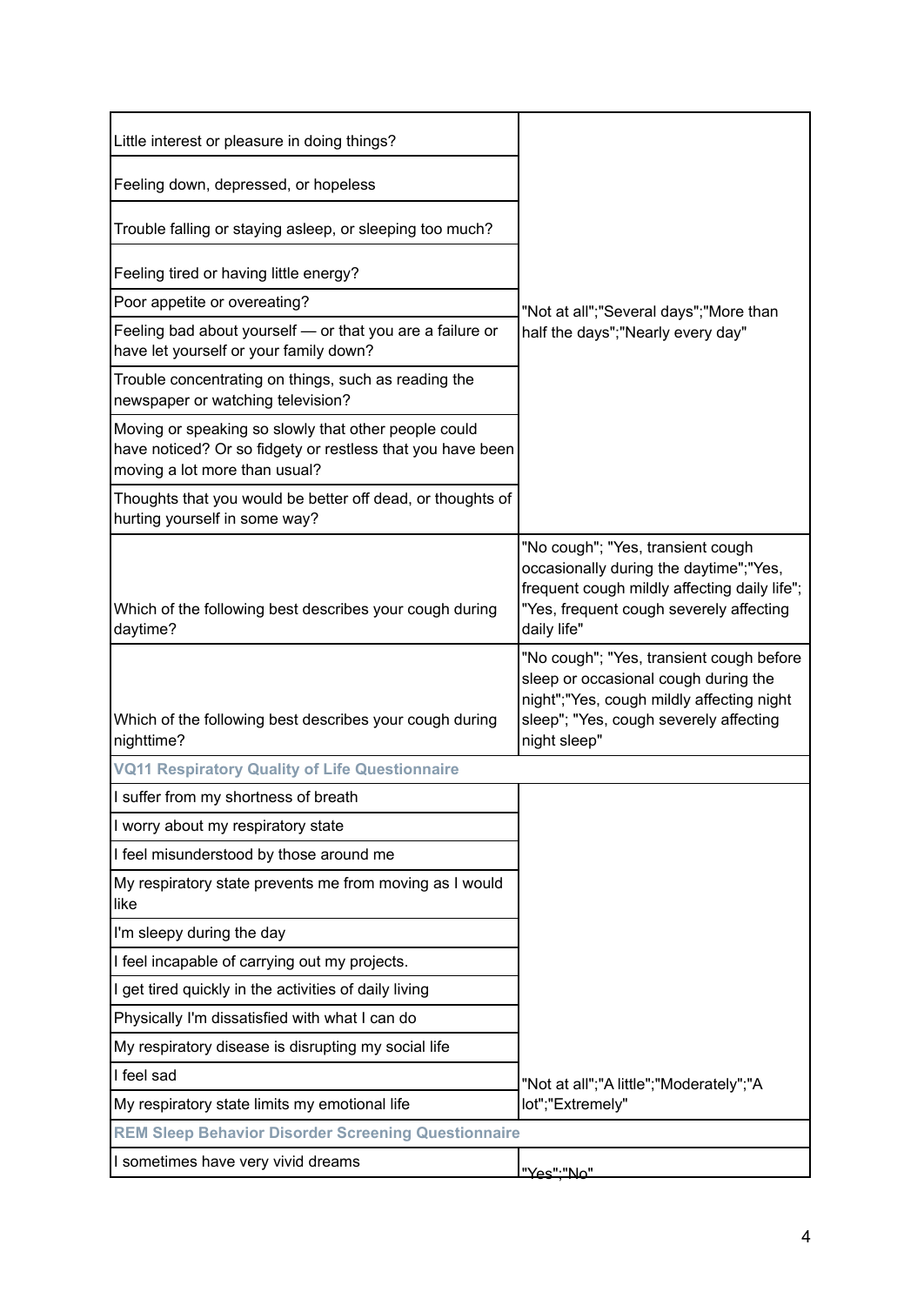| My dreams frequently have an aggressive or                                                                                                                                                       |
|--------------------------------------------------------------------------------------------------------------------------------------------------------------------------------------------------|
| action-packed content                                                                                                                                                                            |
| The dream contents mostly match my nocturnal<br>behaviour.                                                                                                                                       |
| I know that my arms or legs move when I sleep.                                                                                                                                                   |
| It thereby happened that I (almost) hurt my bed partner or<br>myself                                                                                                                             |
| I have or had the following phenomena during my dreams:<br>speaking, shouting, swearing, laughing loudly                                                                                         |
| I have or had the following phenomena during my dreams:<br>sudden limb movements, "fights"                                                                                                       |
| I have or had the following phenomena during my dreams:<br>gestures, complex movements, that are useless during<br>sleep, e.g., to wave, to salute, to frighten mosquitoes, falls<br>off the bed |
| I have or had the following phenomena during my dreams:<br>things that fell down around the bed, e.g., bedside lamp,<br>book, glasses                                                            |
| It happens that my movements awake me.                                                                                                                                                           |
| After awakening I mostly remember the content of my<br>dreams well.                                                                                                                              |
| My sleep is frequently disturbed.                                                                                                                                                                |
| I have/had a disease of the nervous system (e.g., stroke,<br>head trauma, parkinsonism, RLS, narcolepsy, depression,<br>epilepsy, inflammatory disease of the brain)                             |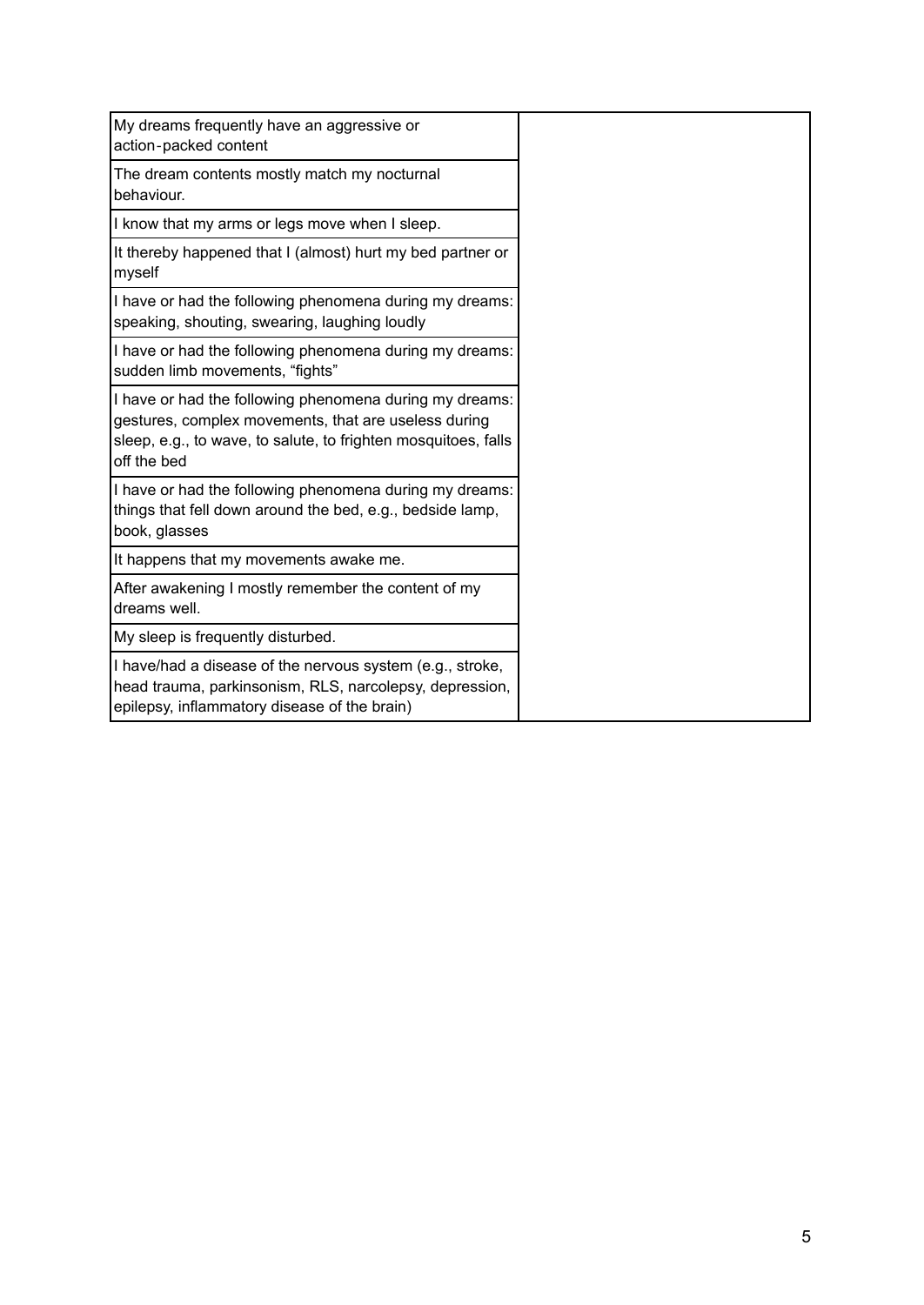# <span id="page-5-0"></span>**Drugs**

| Are you taking any medications (excluding<br>contraception) more than 3 times per week? | "Yes";"No"                                                                       |
|-----------------------------------------------------------------------------------------|----------------------------------------------------------------------------------|
| Are you currently taking:                                                               |                                                                                  |
| Paracetamol                                                                             |                                                                                  |
| Ibuprofen                                                                               |                                                                                  |
| Codeine                                                                                 |                                                                                  |
| Morphine or morphine-derived drugs                                                      |                                                                                  |
| Medication for cholesterol                                                              |                                                                                  |
| Medication (tablets or insulin) for diabetes                                            |                                                                                  |
| Medication for hypertension                                                             |                                                                                  |
| Angiotensin-converting enzyme medications                                               |                                                                                  |
| <b>Antibiotics</b>                                                                      |                                                                                  |
| Medication to treat anxiety or depression                                               |                                                                                  |
| Anti-reflux medication                                                                  |                                                                                  |
| Treatment for thyroid problems                                                          |                                                                                  |
| Corticosteroids such as prednisone or<br>budesonide (Entocort EC)                       | "Yes";"No"                                                                       |
| Muscle relaxants                                                                        |                                                                                  |
| Decongestants                                                                           |                                                                                  |
| <b>Diuretics</b>                                                                        |                                                                                  |
| Antidiarrheal agents (ex. Isoperamide (Imodium<br>A-D)                                  |                                                                                  |
| Antihistamines                                                                          |                                                                                  |
| Anticholinergics                                                                        |                                                                                  |
| High doses of Vitamin C (greater than five grams<br>per day)                            |                                                                                  |
| Anticoagulants                                                                          |                                                                                  |
| Medication for throat pain                                                              |                                                                                  |
| Hormonal treatment (contraception,<br>menopause)                                        |                                                                                  |
| Please precise the type of treatment                                                    | "Oestroprogestative treatment";"Oestrogen<br>treatment";"Progestative treatment" |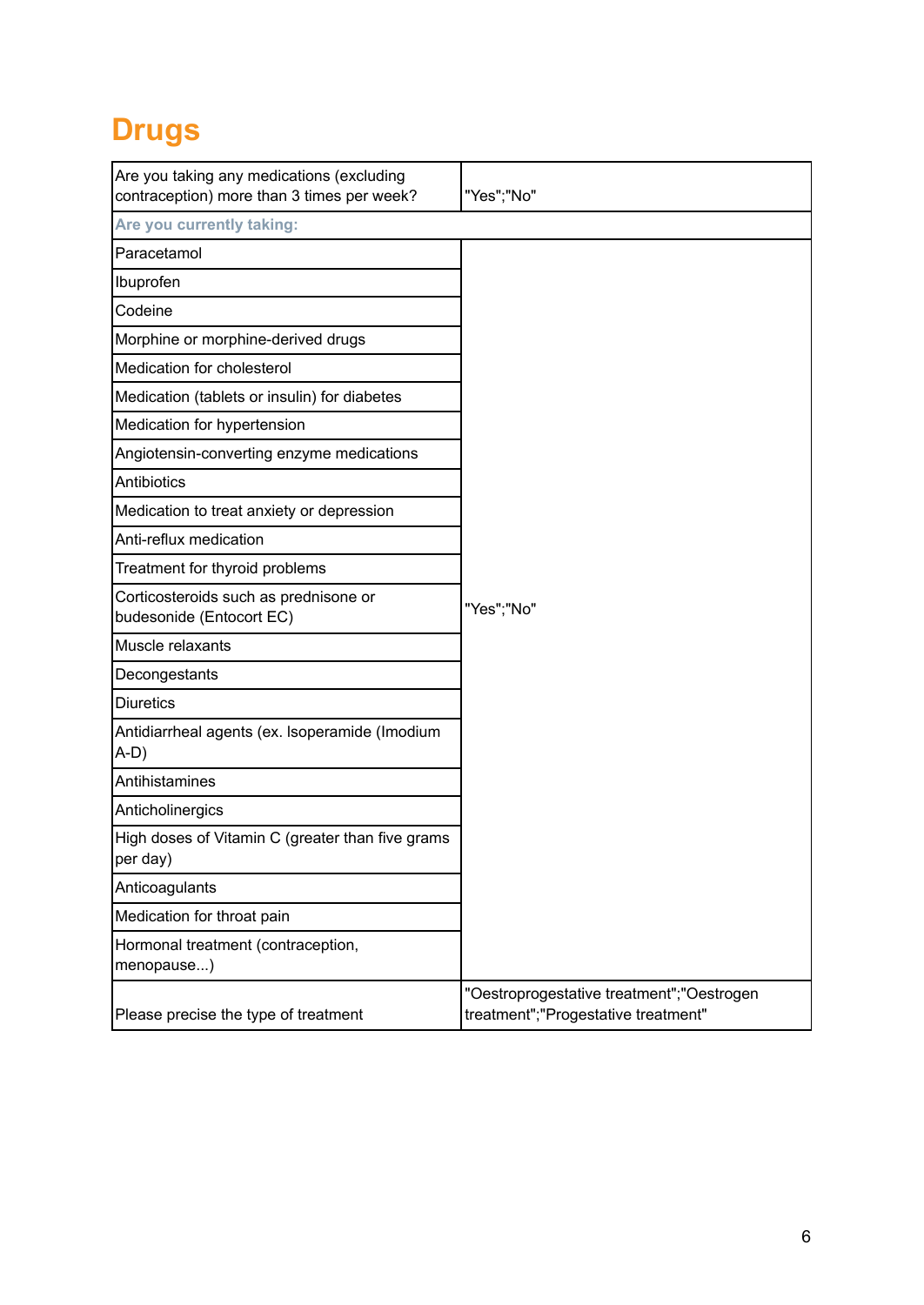### <span id="page-6-0"></span>**List of diseases**

| Have you ever been diagnosed with one or several of the following diseases? |            |
|-----------------------------------------------------------------------------|------------|
| Infarction/Heart attack                                                     |            |
| Congestive heart failure                                                    |            |
| Coronary heart disease                                                      |            |
| Angina pectoris                                                             |            |
| Hypertension                                                                |            |
| <b>Diabetes</b>                                                             |            |
| Thyroidic disease                                                           |            |
| Chronic kidney disease                                                      |            |
| Allergy (ex: mites, pollen, food, pets)                                     |            |
| Emphysema                                                                   |            |
| Chronic bronchitis                                                          |            |
| Chronic obstructive pulmonary disease (COPD)                                |            |
| Asthma                                                                      |            |
| Cancer                                                                      |            |
| Influenza                                                                   |            |
| Malaria                                                                     |            |
| <b>Tuberculosis</b>                                                         | "Yes";"No" |
| Covid-19                                                                    |            |
| Zika                                                                        |            |
| Bronchitis or pneumonia                                                     |            |
| Gout                                                                        |            |
| <b>Hepatitis</b>                                                            |            |
| Crohn's disease                                                             |            |
| Ulcerative colitis                                                          |            |
| Rheumatoid Arthritis or Systemic Lupus (SLE)                                |            |
| <b>Multiple Sclerosis</b>                                                   |            |
| Epilepsy                                                                    |            |
| Amyotrophic Lat. Sclerosis (ALS)                                            |            |
| Narcolepsy                                                                  |            |
| Parkinson's disease                                                         |            |
| <b>Stroke</b>                                                               |            |
| Migraine                                                                    |            |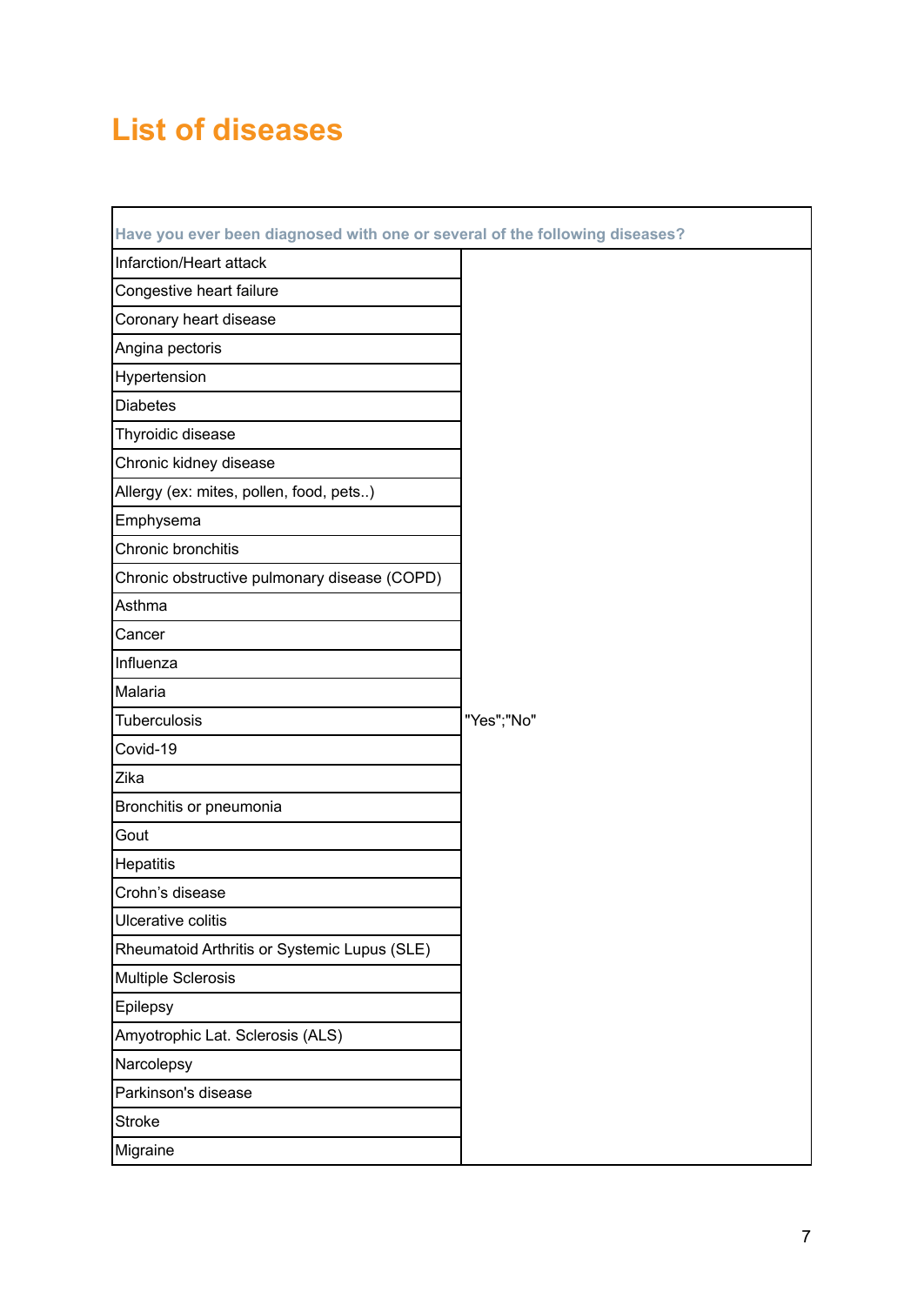| Laryngitis                                              |
|---------------------------------------------------------|
| Non cancerous vocal cord lesion (polyp, nodul,<br>cyst) |
| Laryngopharyngeal reflux                                |
| Leukoplakia                                             |
| Depression                                              |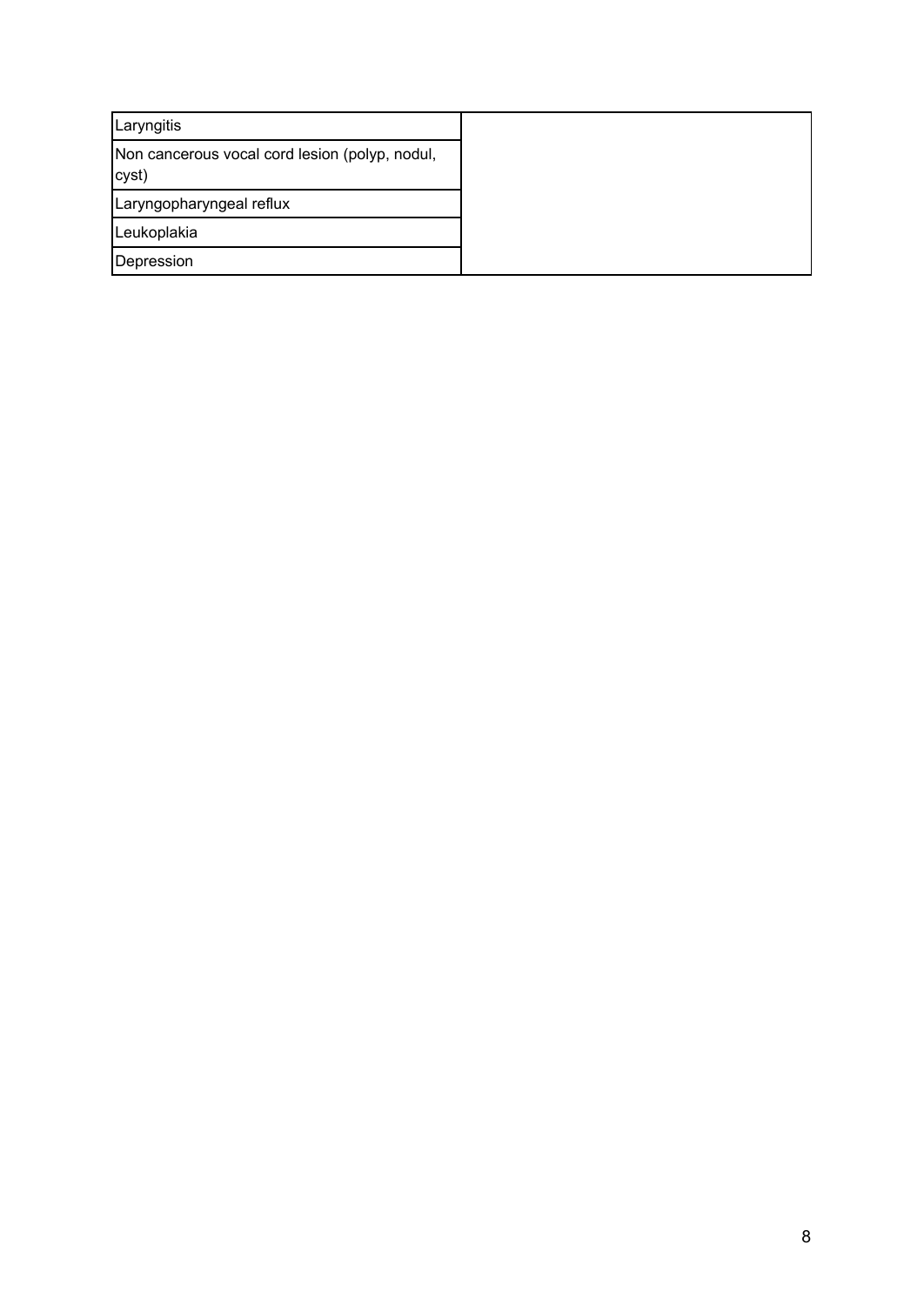# <span id="page-8-0"></span>**Cancer**

|                                                                                                                       | "Bladder";"Blood";"Bone";"Brain";"Breast";"Cervix";"<br>Colon";"Esophagus";"Gallbladder";"Kidney";"Larynx<br>";"Leukemia";"Liver";"Lung";"Lymphoma";"Melanom |
|-----------------------------------------------------------------------------------------------------------------------|--------------------------------------------------------------------------------------------------------------------------------------------------------------|
|                                                                                                                       | a";"Mouth";"Nervous<br>system";"Ovary";"Pancreas";"Prostate";"Rectum";"<br>Skin (no                                                                          |
| What kind of cancer was it?                                                                                           | melanoma)";"Softtissue";"Stomach";"Testis";"Thyroi<br>d";"Uterus";"Other"                                                                                    |
| How old were you when you have been<br>diagnosed with cancer?                                                         | $1 - 100$                                                                                                                                                    |
| Are you currently undergoing cancer treatment?                                                                        | "Yes";"No"                                                                                                                                                   |
| What was the type of cancer treatment you have<br>received or are currently receiving? (multiple<br>answers possible) | "Surgery"; "Chemotherapy"; "Immunotherapy";<br>"Radiotherapy"; "Other"                                                                                       |
| With which type of lung cancer were you<br>diagnosed?                                                                 | "Non-small cell lung cancer (NSCLC)";"Small cell<br>lung cancer (SCLC)"; "Not sure"                                                                          |
| How long ago were you diagnosed with lung<br>cancer?                                                                  | "Less than 1 year ago";"1 year to 2 years ago";"<br>2 years to 5 years ago", "More than 5 years<br>ago";"I'm not sure"                                       |
| At what stage were you diagnosed?                                                                                     | "NSCLC Stage I";"NSCLC Stage II";"NSCLC Stage<br>III";"NSCLC Stage IV";"SCLC Limited<br>Stage";"SCLC Extensive Stage";"Not sure"                             |
| Which of the following best describes your current increased";"I am cancer free";"<br>condition?                      | "My stage has remained the same";"My stage has<br>I'm not sure"                                                                                              |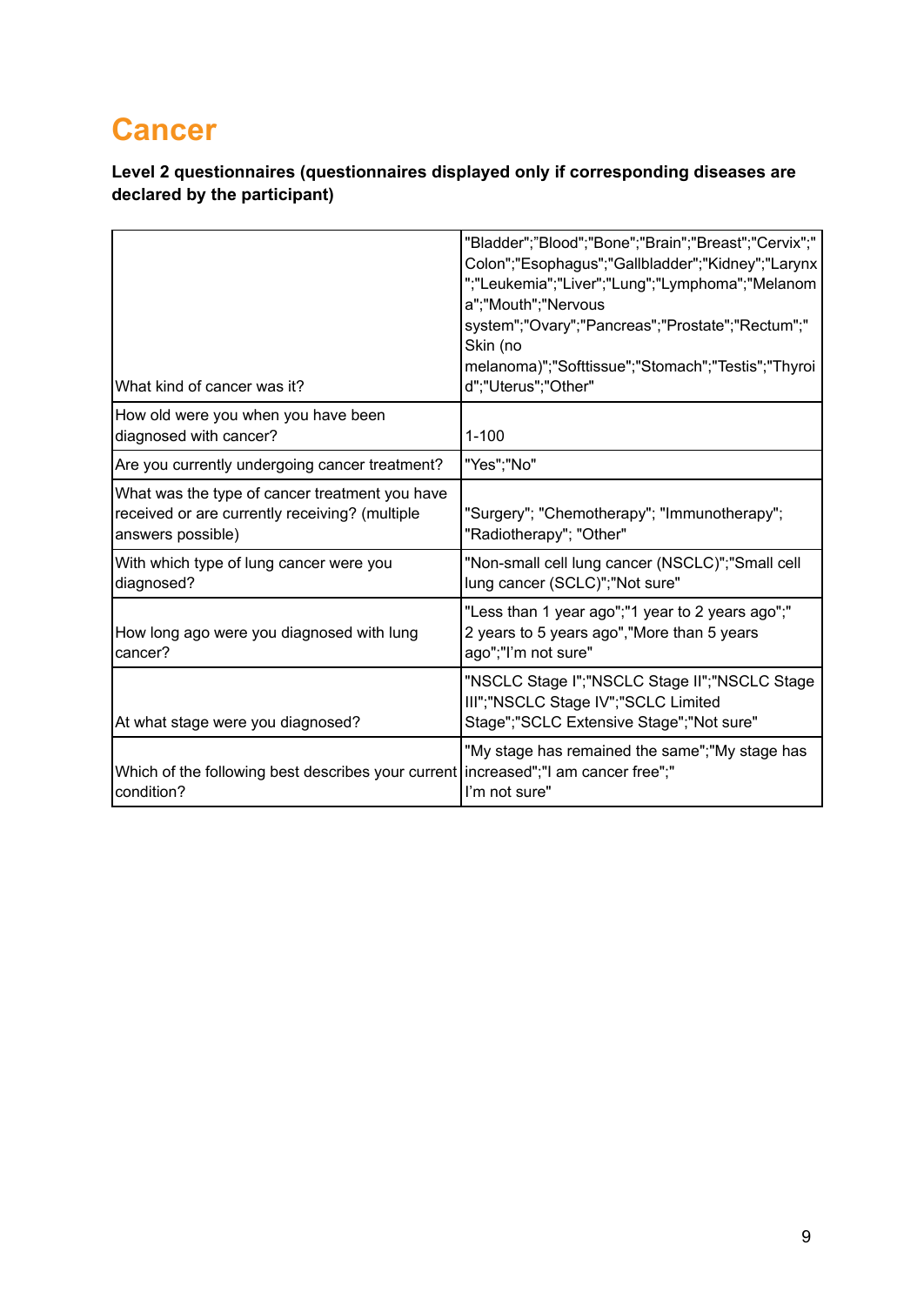## <span id="page-9-0"></span>**Diabetes**

|                                                                                                                         | "Type 1 Diabetes";"Type 2 Diabetes";"Gestational<br>Diabetes";"LADA";"MODY";"Other forms of           |
|-------------------------------------------------------------------------------------------------------------------------|-------------------------------------------------------------------------------------------------------|
| What type of diabetes do you have?                                                                                      | diabetes";"Don't know"                                                                                |
| How old were you when you have been<br>diagnosed with diabetes?                                                         | $1 - 100$                                                                                             |
| Do you use tablets to treat your diabetes?                                                                              | "Yes";"No"                                                                                            |
| Do you use insulin to treat your diabetes?                                                                              | "Yes";"No"                                                                                            |
| How do you use insulin?                                                                                                 | "I use an insulin pump";"I use an insulin<br>pen";"Other"                                             |
| What is your most recent HbA1c result (%)?                                                                              | $3 - 20$                                                                                              |
| Do you use a continuous or flash glucose<br>monitoring device?                                                          | "Yes";"No"                                                                                            |
| Can you please read your glucose level now and<br>report the value here? (in mmol/l or mg/dl)                           | $0 - 500$                                                                                             |
| Can you please read your<br>Glucose Management Indicator (GMI) - estimated<br>HbA1c) now and report the value here? (%) | $3 - 20$                                                                                              |
| Can you please read your Time in Range (TIR<br>between 70 to 180 mg/dl) now and report the<br>value here? (%)           | $0 - 100$                                                                                             |
| Does anyone in your family (parents, siblings,<br>children) have diabetes?                                              | "Yes";"No"                                                                                            |
| <b>PAID-20 Questionnaire</b>                                                                                            |                                                                                                       |
| Which of the following diabetes issues are currently a problem for you?                                                 |                                                                                                       |
| Not having clear and concrete goals for your<br>diabetes care                                                           |                                                                                                       |
| Feeling discouraged with your diabetes treatment<br>plan                                                                |                                                                                                       |
| Feeling scared when you think about living with<br>diabetes                                                             |                                                                                                       |
| Uncomfortable social situations related to your<br>diabetes care (eg people telling you what to eat)                    | "Not a problem";"Minor problem";"Moderate<br>problem";"Somewhat serious problem";"Serious<br>problem" |
| Feelings of deprivation regarding food and meals                                                                        |                                                                                                       |
| Feeling depressed when you think about living<br>with diabetes                                                          |                                                                                                       |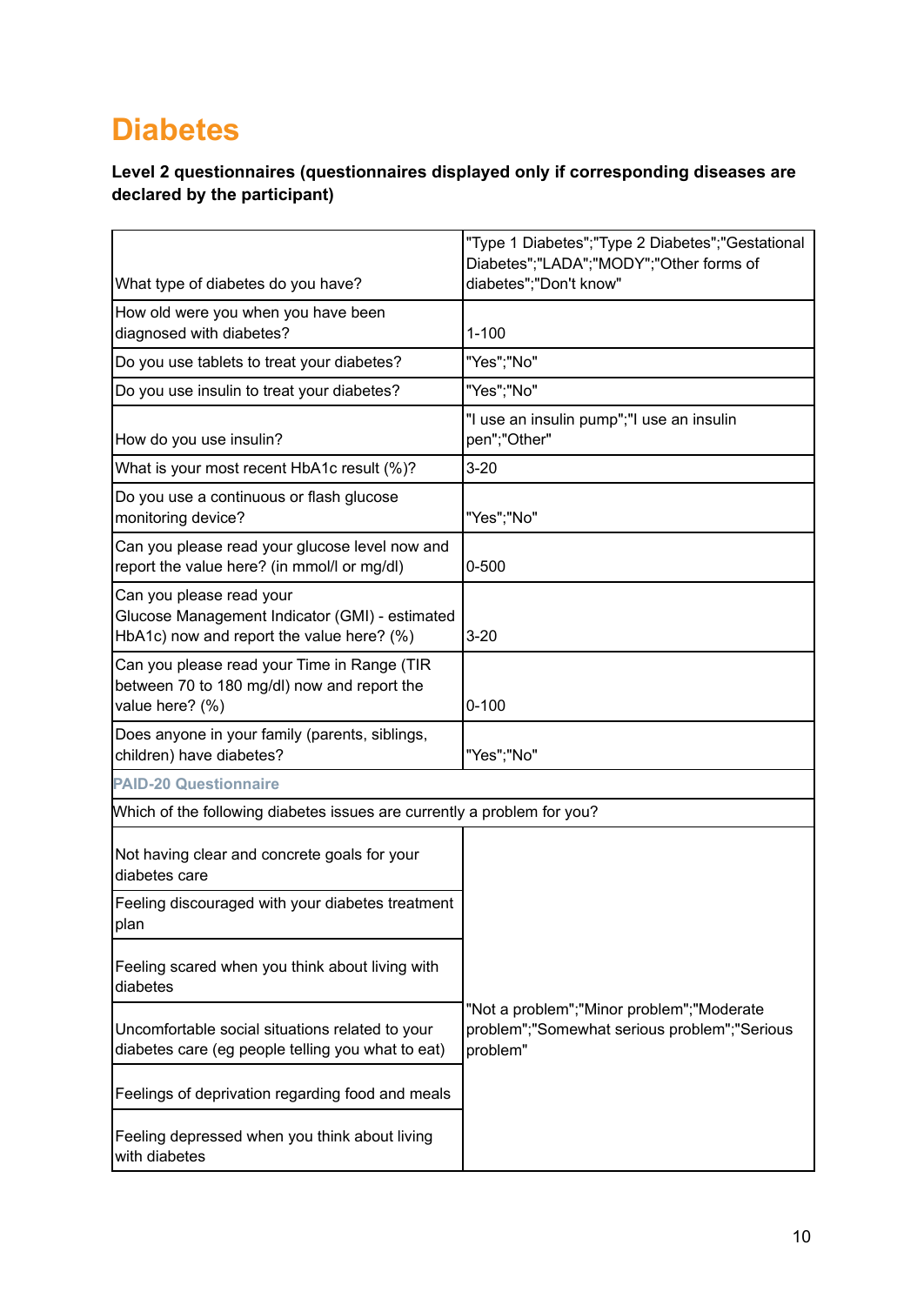| Not knowing if your mood or feelings are related<br>to your diabetes                           |
|------------------------------------------------------------------------------------------------|
| Feeling overwhelmed by your diabetes                                                           |
| Worrying about low blood sugar reactions                                                       |
| Feeling angry when you think about living with<br>diabetes                                     |
| Feeling constantly concerned about food and<br>eating                                          |
| Worrying about the future and the possibility of<br>serious diabetes complications             |
| Feelings of guilt or anxiety when you get off track<br>with your diabetes management           |
| Not 'accepting' your diabetes                                                                  |
| Feeling unsatisfied with your diabetes physician                                               |
| Feeling that diabetes is taking up too much of<br>your mental and physical energy every day    |
| Feeling alone with your diabetes                                                               |
| Feeling that your friends and family are not<br>supportive of your diabetes management efforts |
| Coping with complications of diabetes                                                          |
| Feeling 'burned out' by the constant effort needed<br>to manage diabetes                       |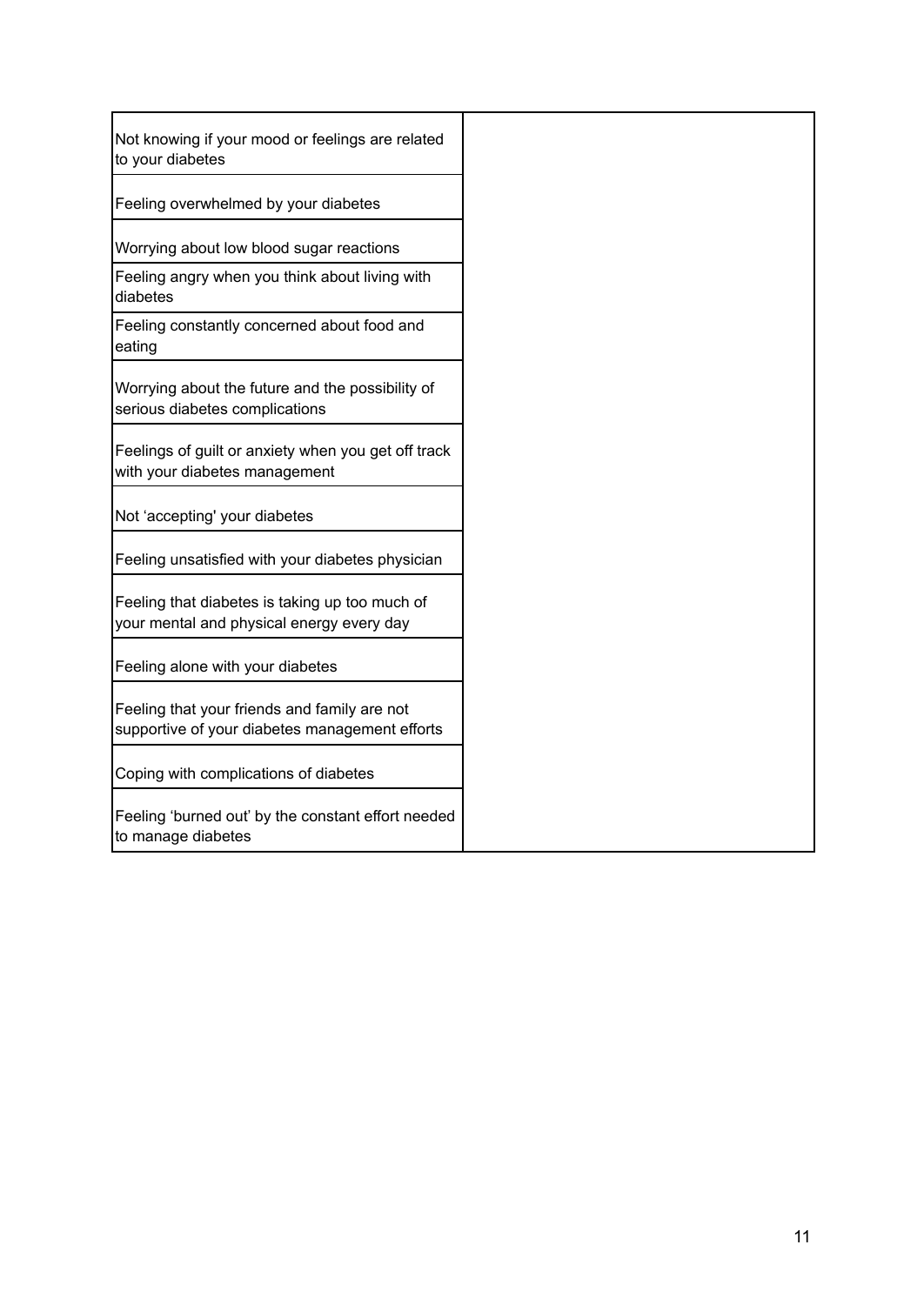# <span id="page-11-0"></span>**Covid-19**

| When have you been tested positive?                                                                                                                                                                  | "In the last 7 days";"'In the last three weeks";"More<br>than three weeks ago" |
|------------------------------------------------------------------------------------------------------------------------------------------------------------------------------------------------------|--------------------------------------------------------------------------------|
| Are you at home or hospitalized?                                                                                                                                                                     | "At home";"Hospitalized";"Other"                                               |
| How do you feel today?                                                                                                                                                                               | "I feel well";"I'm tired";"I feel bad"                                         |
| Do you sleep well?                                                                                                                                                                                   |                                                                                |
| Do you have a strong reduction or a loss of taste<br>and smell?                                                                                                                                      |                                                                                |
| Do you have hand or limb tremors?                                                                                                                                                                    |                                                                                |
| Do you have ear pain?                                                                                                                                                                                |                                                                                |
| Do you have tingling / pins and needles /<br>numbness sensations in the limbs or on the skin?                                                                                                        | "Yes";"No"                                                                     |
| Have you noticed a sudden onset of skin rashes<br>on the hands or feet (for example frostbite,<br>persistent redness that is sometimes painful,<br>transient hives)?                                 |                                                                                |
| Have you noticed the appearance of conjunctivitis<br>or pain in the eyes (persistent redness in the<br>white of the eye, itching of the eyelids, tingling<br>sensations, burning, frequent tearing)? |                                                                                |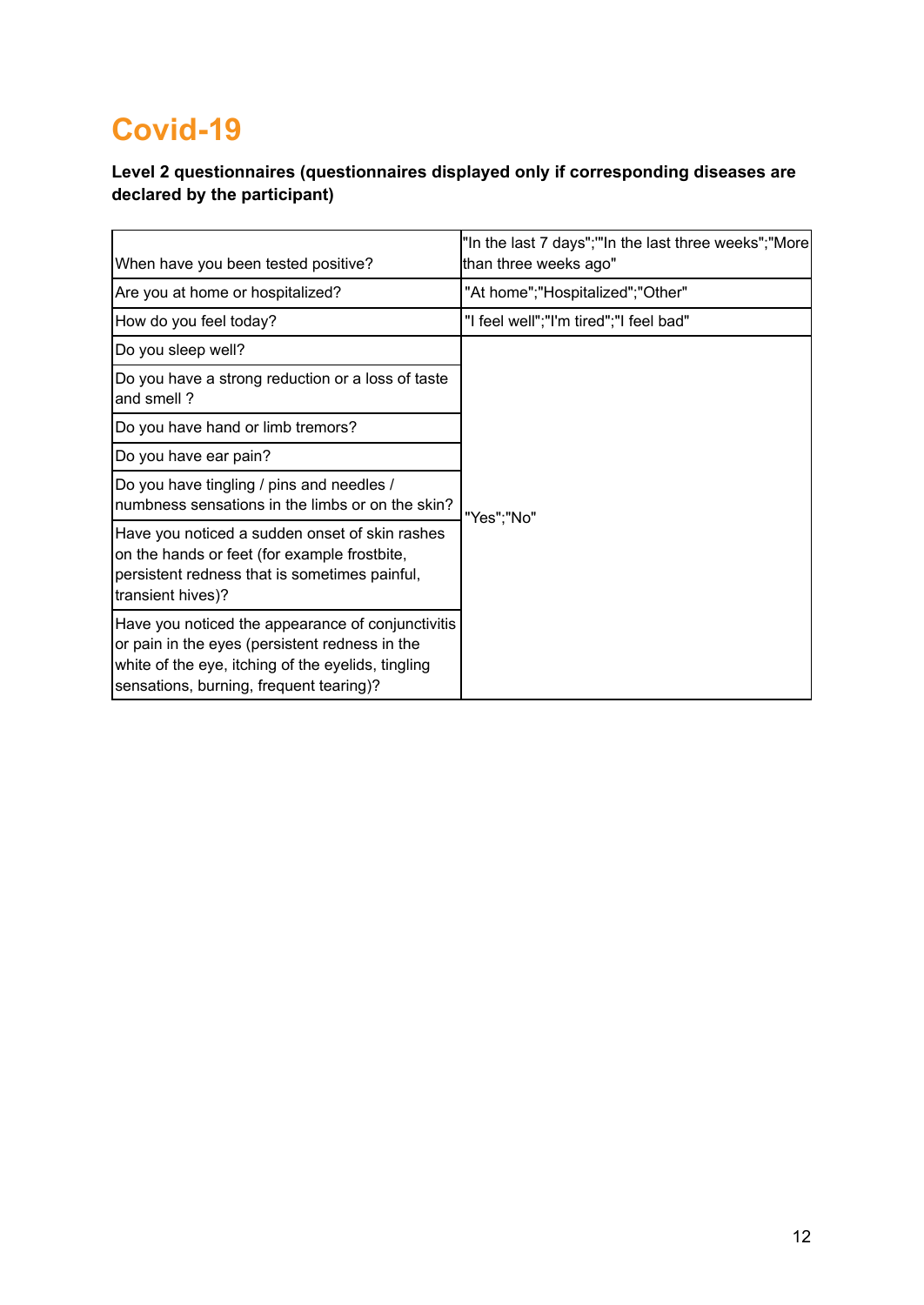## <span id="page-12-0"></span>**Multiple sclerosis**

| How old were you when you have been |           |
|-------------------------------------|-----------|
| diagnosed with multiple sclerosis?  | $1 - 100$ |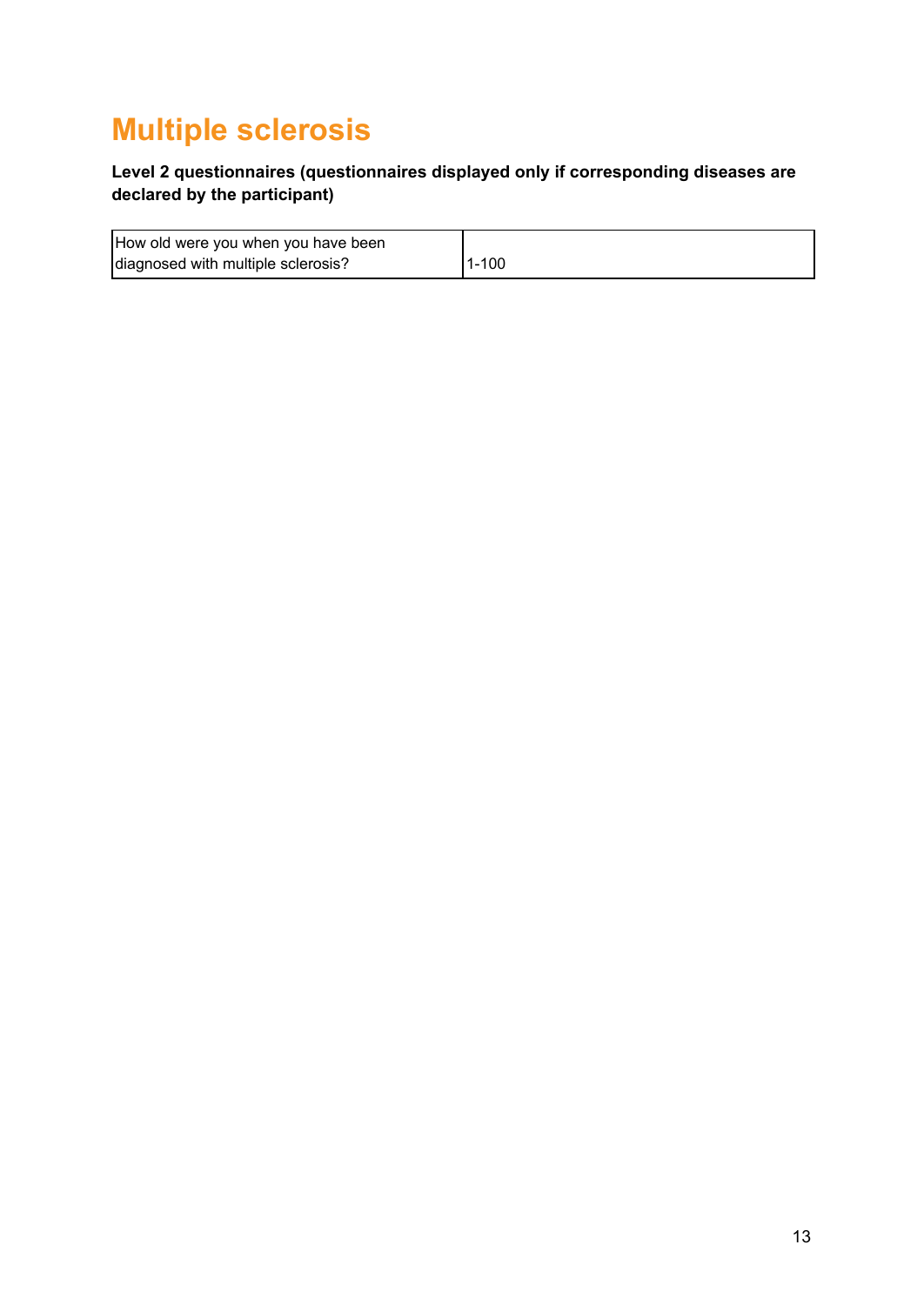# <span id="page-13-0"></span>**Crohn's disease**

| How old were you when you have been<br>diagnosed with Crohn's disease?                                                                                        | $1 - 100$                                                                                                                                                 |  |
|---------------------------------------------------------------------------------------------------------------------------------------------------------------|-----------------------------------------------------------------------------------------------------------------------------------------------------------|--|
| <b>Short IBD Questionnaire</b>                                                                                                                                |                                                                                                                                                           |  |
| How often has the feeling of fatigue or being tired<br>and worn out been a problem for you during the<br>past 2 weeks?                                        | "All of the time";"Most of the time";"A good bit of<br>the time";"Some of the time";"A little of the<br>time";"Hardly any of the time";"None of the time" |  |
| How often during the last 2 weeks have you<br>delayed or canceled a social engagement<br>because of your bowel problem?                                       |                                                                                                                                                           |  |
| As a result of your bowel problems, how much<br>difficulty did you experience doing leisure or<br>sports activities during the past 2 weeks?                  |                                                                                                                                                           |  |
| How often during the past 2 weeks have you<br>been troubled by pain in the abdomen?                                                                           |                                                                                                                                                           |  |
| How often during the past 2 weeks have you felt<br>depressed or discouraged?                                                                                  |                                                                                                                                                           |  |
| Overall, in the past 2 weeks, how much of a<br>problem have you had with passing large<br>amounts of gas?                                                     |                                                                                                                                                           |  |
| Overall, in the past 2 weeks, how much of a<br>problem have you had maintaining or getting to<br>the weight you would like to be?                             |                                                                                                                                                           |  |
| How often during the past 2 weeks have you felt<br>relaxed and free of tension?                                                                               |                                                                                                                                                           |  |
| How much of the time during the past 2 weeks<br>have you been troubled by a feeling of having to<br>go to the bathroom even though your bowels<br>were empty? |                                                                                                                                                           |  |
| How often during the past 2 weeks have you felt<br>angry as a result of your bowel problem?                                                                   |                                                                                                                                                           |  |
| <b>Harvey-Bradshaw Index</b>                                                                                                                                  |                                                                                                                                                           |  |
| How have you been feeling the last seven days?                                                                                                                | "Well";"Slightly below average";"Poor";"Very<br>poor";"Terrible"                                                                                          |  |
| How would you define the abdominal pain that<br>was currently affecting you?                                                                                  | "None";"Mild";"Moderate";"Severe                                                                                                                          |  |
| During last week, how many liquid or soft stools<br>have you had each day?                                                                                    | <b>NA</b>                                                                                                                                                 |  |
| Do you notice you have an abdominal mass?                                                                                                                     | "Yes"; "maybe"; "No"                                                                                                                                      |  |
| Do you have any of these complications?                                                                                                                       | "Arthritis or arthralgia";"Iritis or uveitis";"Erythema                                                                                                   |  |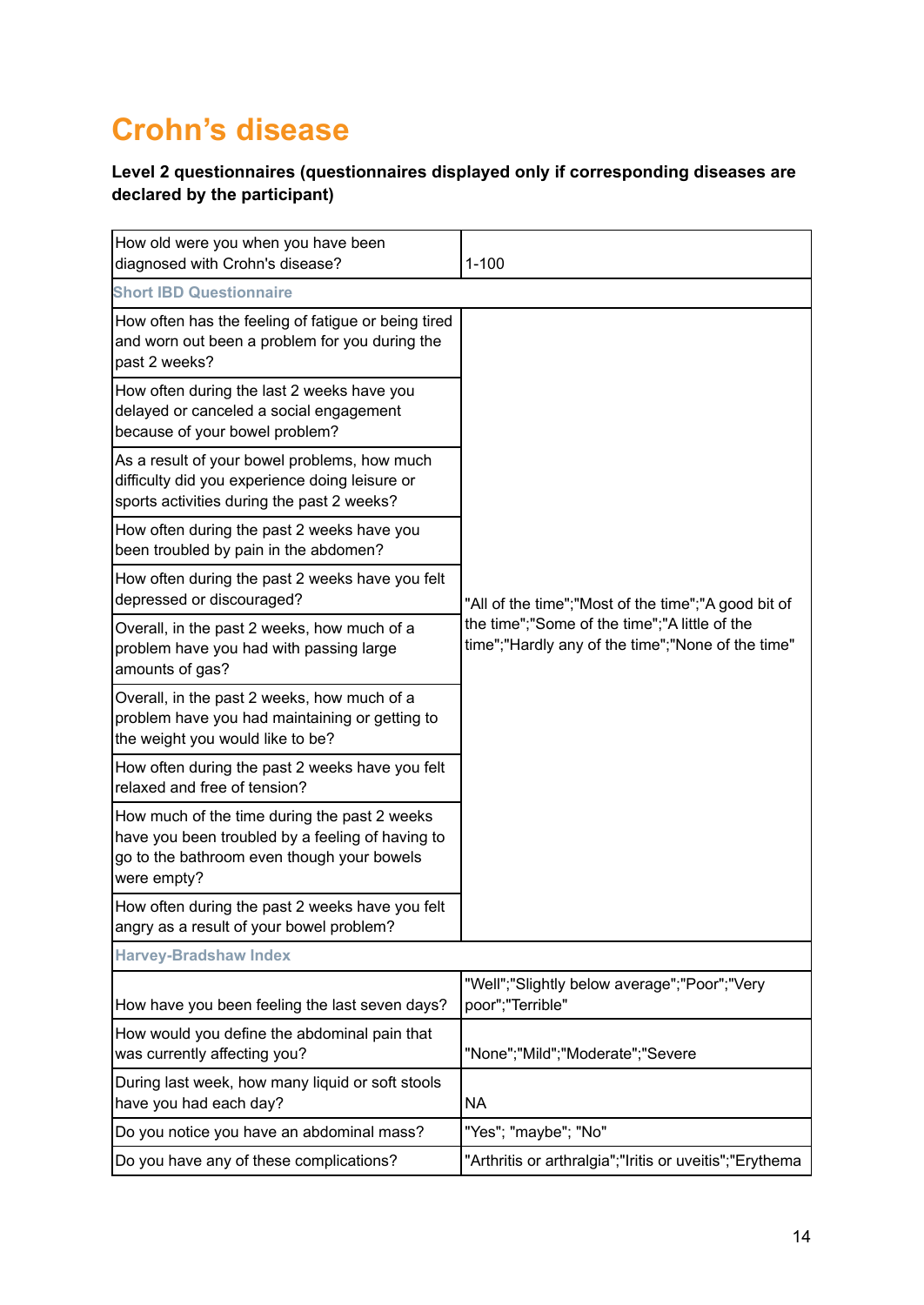|                                                                                                                                                                      | nodosum, pyoderma gangrenosum or aphthous<br>stomatitis";"Anal fissure, fistula or abcess";"Other<br>fistula"; "Temperature over 100 degrees F (37.8)<br>degrees C) in the last week" |
|----------------------------------------------------------------------------------------------------------------------------------------------------------------------|---------------------------------------------------------------------------------------------------------------------------------------------------------------------------------------|
| Are you currently taking other anti-inflammatory<br>drugs such as aminosalicylates (sulfasalazine<br>(Azulfidine) or mesalamine (Asacol HD, Delzicol)?   "Yes"; "No" |                                                                                                                                                                                       |
| Are you currently taking immune system<br>suppressors such as azathioprine (Azasan,<br>Imuran) or mercaptopurine (Purinethol, Purixan)?                              | "Yes";"No"                                                                                                                                                                            |
| Are you currently taking other immune system<br>suppressors such as methotrexate (Trexall)?                                                                          | "Yes";"No"                                                                                                                                                                            |
| Are you currently taking biologic medication such<br>as infliximab (Remicade), adalimumab (Humira),<br>golimumab (Simponi) or vedolizumab (Entyvio)?                 | "Yes";"No"                                                                                                                                                                            |
| Are you currently taking antibiotics such as<br>iprofloxacin (Cipro) and metronidazole (Flagyl)?                                                                     | "Yes";"No"                                                                                                                                                                            |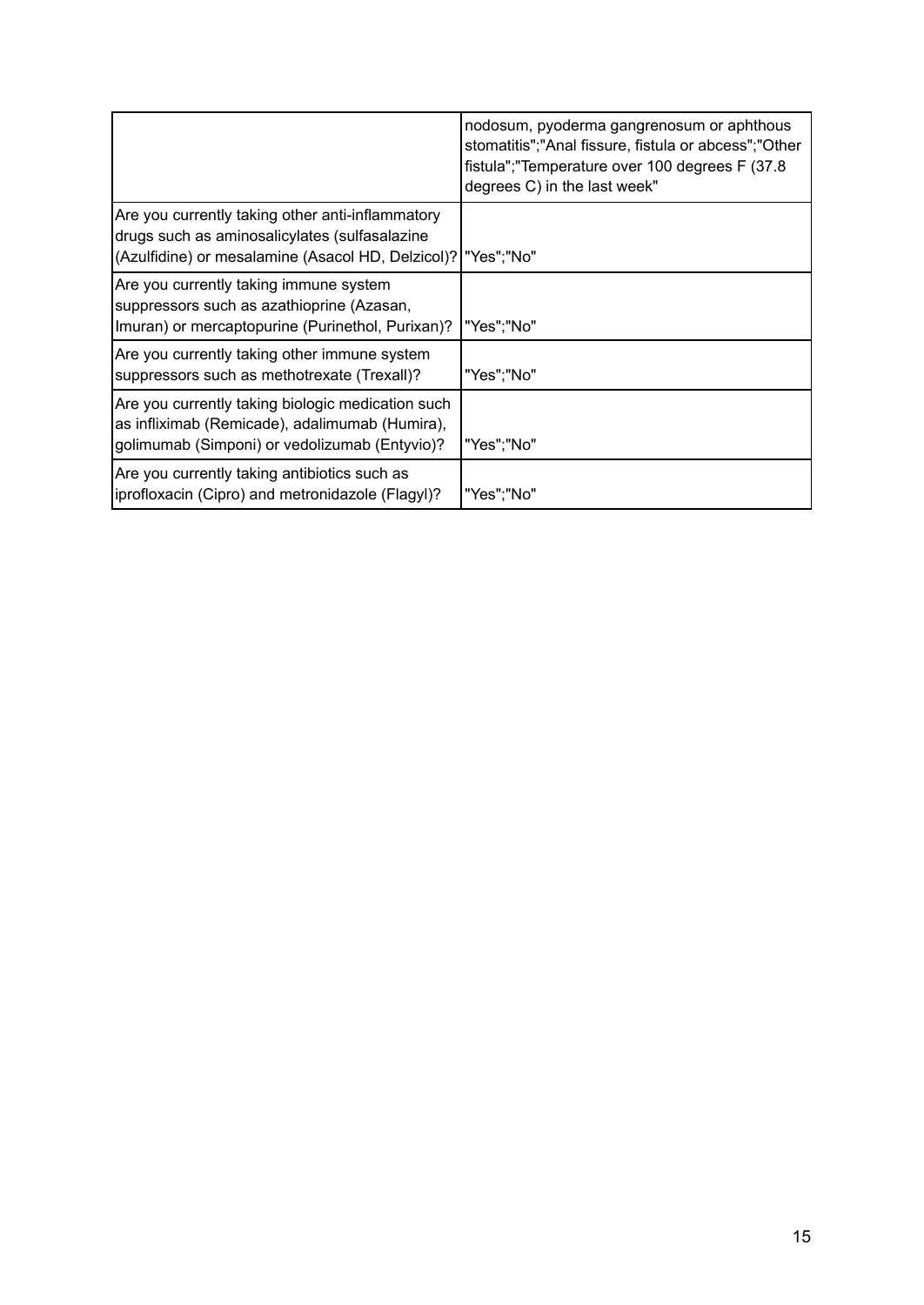# <span id="page-15-0"></span>**Ulcerative colitis**

| How old were you when you have been<br>diagnosed with ulcerative colitis?                                                                | $1 - 100$                                                                                                                   |
|------------------------------------------------------------------------------------------------------------------------------------------|-----------------------------------------------------------------------------------------------------------------------------|
| <b>Patient-modified Simple Clinical Colitis Activity Index (SCCAI)</b>                                                                   |                                                                                                                             |
| On average per day (24 hours), how many times<br>did you use the toilet for defecation during the<br>previous                            |                                                                                                                             |
| week? Blood and slime discharge is also<br>considered as defecation                                                                      | "0 to 3 times";"4 to 6 times";"7 to 9 times";"More<br>than 9 times"                                                         |
| On average per night, how many times did you<br>get out of bed to use the toilet for defecation<br>during the previous week?             | "Never";"1 to 3 times";"More than 3 times"                                                                                  |
| During the previous week, were you able to hold<br>up your stool for 15 minutes or longer, when you<br>felt the                          |                                                                                                                             |
| urge to use the toilet?                                                                                                                  | "Yes";"No"; "I Don't know"                                                                                                  |
| During the previous week, did you have to make<br>adjustments to your activities, to ensure that there<br>was                            |                                                                                                                             |
| a toilet nearby?                                                                                                                         | "Yes";"No"; "I Don't know"                                                                                                  |
| During the previous week, have you found stool in<br>your underwear?                                                                     | "Yes";"No"; "I Don't know"                                                                                                  |
| During the previous week, how many times did<br>you see blood in your stool?                                                             | "Never";"Much less than half of the times";"A little<br>less than half of the times";"More than half of the<br>times"       |
| If you would have to rate your general well-being<br>during the previous week by giving it a number,<br>what number would you choose?    | 1 to 10. $1 =$ "very bad", $10 =$ "perfect"                                                                                 |
| During the previous week, did you have joint pain<br>which was worse at rest than after activity?                                        | "Yes";"No"; "I Don't know"                                                                                                  |
| During the previous week, were your joints red or<br>swollen?                                                                            | "Yes";"No"; "I Don't know"                                                                                                  |
| During the previous week, have you ever woken<br>up from joint pain?                                                                     | "Yes";"No"; "I Don't know"                                                                                                  |
| During the previous week, have you had a skin<br>disorder that has been diagnosed as erythema<br>nodosum<br>by your treating specialist? | "Yes";"No";"I have a skin disorder but have not<br>seen my specialist for it or do not know what the<br>disorder is called" |
| During the previous week, have you had a skin<br>disorder that has been diagnosed as pyoderma<br>by your treating specialist?            | "Yes";"No";"I have a skin disorder but have not<br>seen my specialist for it or do not know what the<br>disorder is called" |